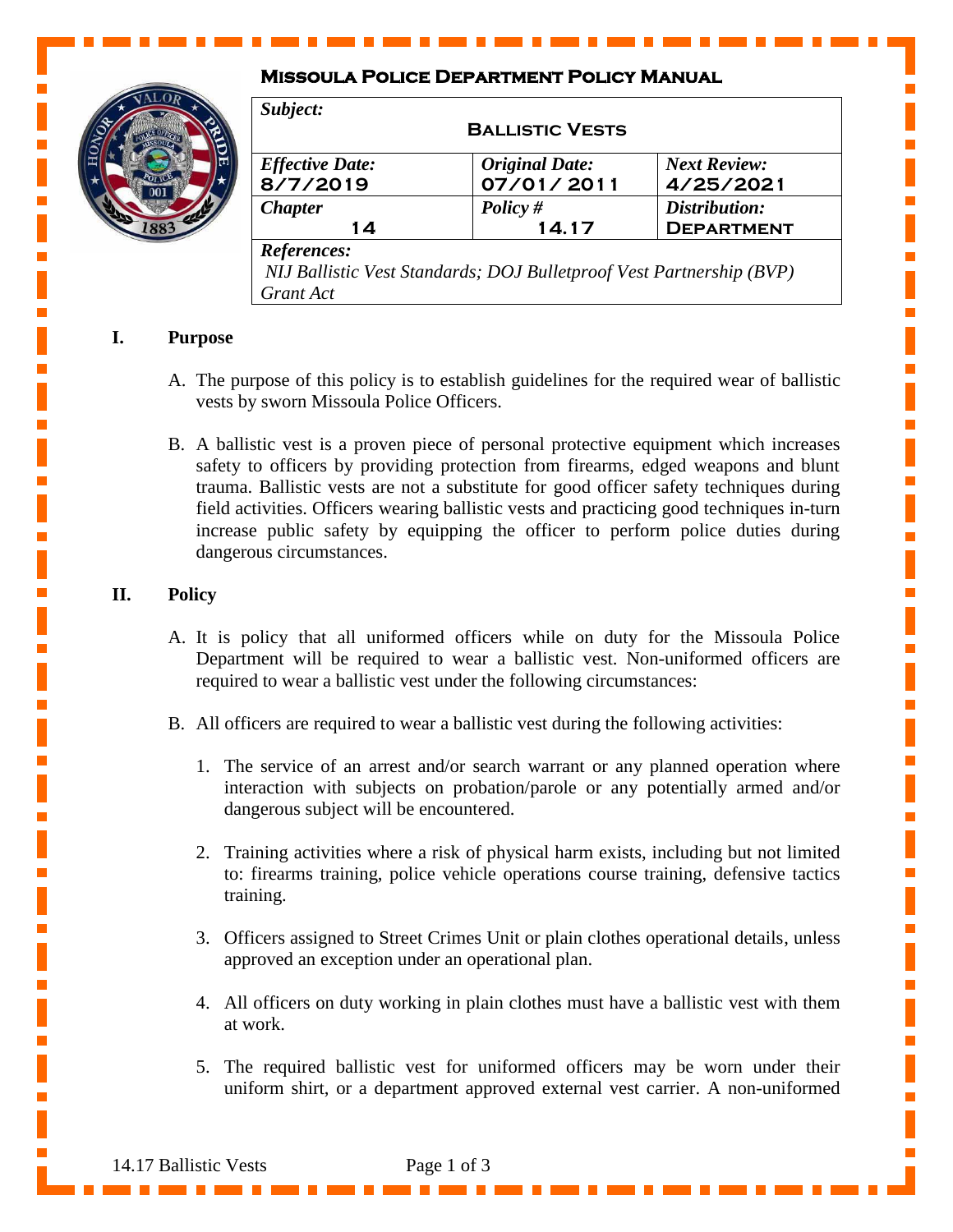officer may wear their ballistic vest over their normal civilian clothes; however, the officer must be clearly identifiable as a police officer.

п

 $\overline{\mathbb{R}}$  $\blacksquare$ 

I

Ī.  $\overline{\mathbb{R}}$ 

 $\mathbb{R}^2$  $\overline{\mathbb{R}}$ 

I

 $\overline{\mathbb{R}}$  $\mathbb{R}^2$  $\mathbb{R}^2$  $\mathbb{R}^2$  $\overline{\phantom{a}}$  $\mathbb{R}^2$ 

 $\overline{\mathbb{R}}$  $\overline{\phantom{a}}$ 

 $\overline{\phantom{a}}$ 

### **III. Definitions**

*On duty*- On duty status refers to any time the officer is being compensated to perform law enforcement duties while representing the Missoula Police Department. This includes regular work hours, special overtime duties and outside hire events.

#### **IV. Issuance**

- A. Upon hire, the Missoula Police Department issues one (1) ballistic vest and two (2) vest carriers to sworn police officers.
- B. Initial issue and all subsequent replacement vests must comply with the current minimum protective standards prescribed by the National Institute of Justice for at least the ballistic threat of the officer's department issued handgun.
- C. All ballistic vests worn by officers on duty must be department approved.
- D. Repair and Replacement:
	- 1. Officers will be issued replacement vests in accordance with the manufacturer's recommendations for replacement cycles, not to exceed five (5) years.
	- 2. Vests provided by the MPD for an officer's use will remain the property of the department and officers may not alter the vest without permission from their division Captain
	- 3. If an officer has paid for an upgrade to an issued vest, and they leave before the vest is five years old, they may purchase the vest from the department based on the pro-rated original price of the basic vest. After five years the vest will be given to the officer for proper disposal.

#### **V. Care and Maintenance**

A. Inspection, care and maintenance of an officer's ballistic vest shall be the responsibility of the individual officer.

## **VI. External Vest Carriers**

A. The current (July 2019) approved external vest carriers are the Point Blank Guardian GD2M00BV0J in Midnight Blue and Armor Express Bravo Traverse #1155M in La Blue The department issued badge or cloth badge and embroidered or printed name tapes and printed "POLICE" back placard are required on this carrier.

Previous authorized external vest carriers such as the US ARMOR, Model #F500 in LA Blue are authorized until the ballistic panels inside reach their replacement date.

14.17 Ballistic Vests Page 2 of 3